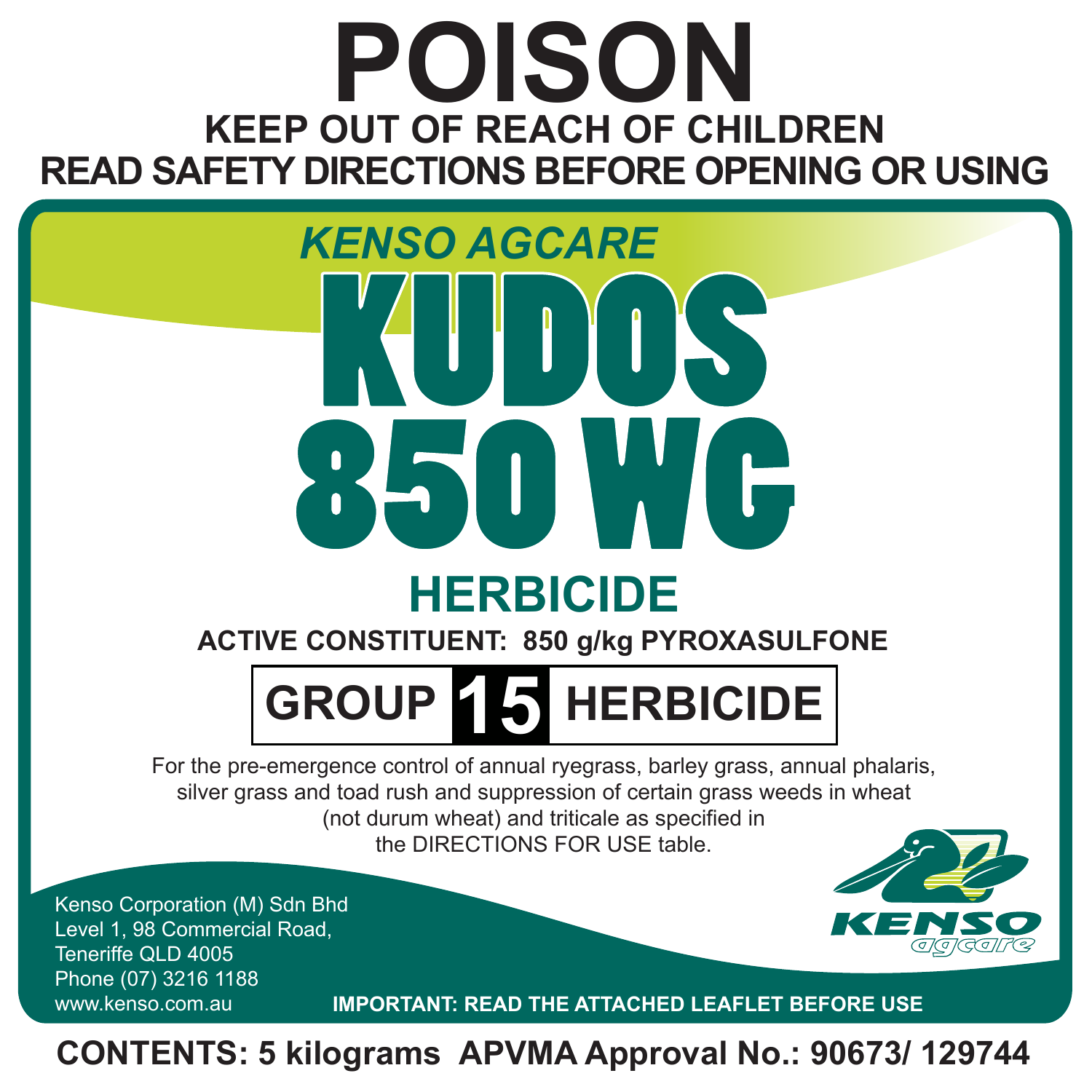## *KENSO AGCARE KUDOS 850 WG HERBICIDE*

#### **STORAGE AND DISPOSAL**

Store in the closed, original container in a dry, cool, well-ventilated area out of direct sunlight.

Triple rinse containers before disposal. Add rinsings to spray tank. Do not dispose of undiluted chemicals on site. If recycling, replace cap and return clean containers to recycler or designated collection point. If not recycling, break, crush, or puncture and deliver empty packaging to an approved waste management facility. If an approved waste management facility is not available bury the empty container 500 mm below the surface in a disposal pit specifically marked and set up for this purpose clear of waterways, desirable vegetation and tree roots, in compliance with relevant Local, State or Territory government regulations. Do not burn empty containers or product. Do not re-use container for any other purpose.

#### **SAFETY DIRECTIONS**

Repeated exposure may cause allergic disorders. When opening the container, preparing spray and using the prepared spray wear cotton overalls buttoned to the neck and wrist for equivalent clothing] and elbow-length chemical resistant gloves. Wash hands after use.

#### **FIRST AID**

IIf poisoning occurs, contact a doctor or Poisons Information Centre. Phone Australia 13 11 26, New Zealand 0800 764 766.

#### **SAFETY DATA SHEET**

Additional information is listed in the Safety Data<br>Sheet, which can be obtained from Sheet, which can be www.kenso.com.au.

#### **CONDITIONS OF SALE**

Kenso Corporation (M) Sdn. Bhd. will not accept any responsibility whatsoever and howsoever arising and

Batch No.: Date of Manufacture: whether for consequential loss or otherwise in connection with the supply of these goods other than responsibility for the merchantable quality of the goods and such responsibilities mandatorily imposed by Statutes applicable to the sale or supply of these goods. To the extent allowed by such Statutes the liability of Kenso Corporation (M) Sdn. Bhd. is limited to the replacement of the goods or (at the option of Kenso Corporation (M) Sdn. Bhd.) the refund of the price paid and where possible sufficient part of the goods to enable proper examination being returned to Kenso Corporation (M) Sdn. Bhd. within thirty days of delivery.

In a Transport Emergency Dial **000** Police or Fire Brigade







Additional statements required by Globally Harmonised System of Classification and Labelling of Chemicals (GHS) and Safe Work Australia: **MAY CAUSE AN ALLERGIC SKIN REACTION. SUSPECTED OF CAUSING CANCER. MAY CAUSE DAMAGE TO ORGANS THROUGH PROLONGED OR REPEATED EXPOSURE.**  *Precautionary*: Obtain special instructions before use. Do not handle until all safety precautions have been read and understood. Do not breathe dust/fume/gas/mist/vapours/spray. Contaminated work clothing should not be allowed out of the workplace. Wear protective gloves/protective clothing/eye protection/face protection. IF ON SKIN: Wash with plenty of soap and water. IF exposed or concerned: Get medical advice/attention. Get medical advice/attention if you feel unwell. Specific treatment (see FIRST AID on this label) If skin irritation or rash occurs: Get medical advice/attention. Take off contaminated clothing and wash it before reuse. Store locked up.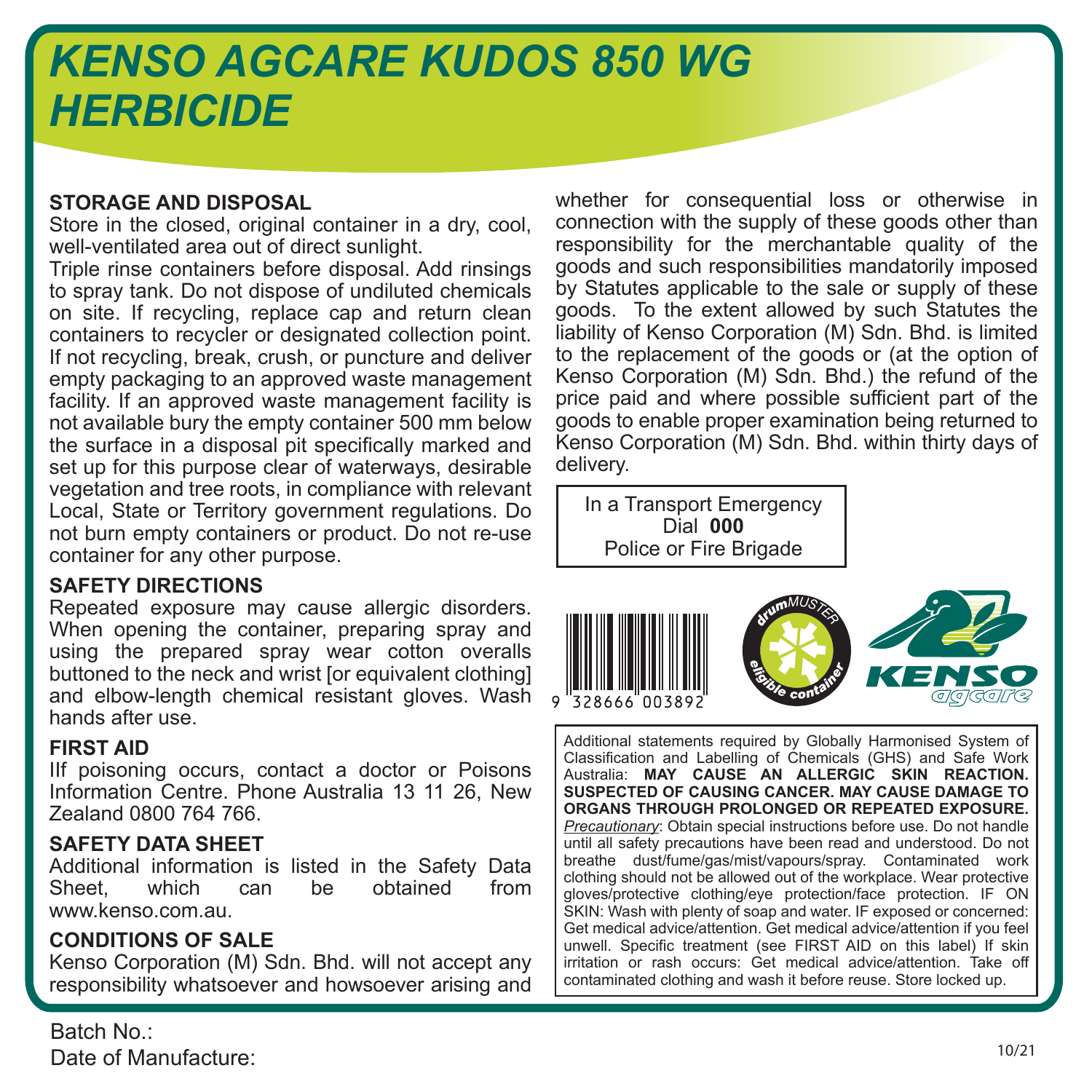



**Herbicide**

**ACTIVE CONSTITUENT: 850 g/kg PYROXASULFONE**



For the pre-emergence control of annual ryegrass, barley grass, annual phalaris, silver grass and toad rush and suppression of certain grass weeds in wheat (not durum wheat) and triticale as specified in the DIRECTIONS FOR USE table

#### **IMPORTANT: READ THIS LEAFLET BEFORE USE**

#### **APVMA Approval No.: 90673/129744**

**Kenso Corporation (M) Sdn. Bhd.**



Level 1, 98 Commercial Road, Teneriffe QLD 4005  $\overline{H}$  $\overline{H}$  $\overline{H}$  $\overline{H}$  $\overline{H}$  $\overline{H}$  $\overline{H}$  $\overline{H}$  $\overline{H}$  $\overline{H}$  $\overline{H}$  $\overline{H}$  $\overline{H}$  $\overline{H}$  $\overline{H}$  $\overline{H}$  $\overline{H}$  $\overline{H}$  $\overline{H}$  $\overline{H}$  $\overline{H}$  $\overline{H}$  $\overline{H}$  $\overline{H}$  $\overline{H}$  $\overline{H}$  $\overline{H}$  $\overline{$ 

#### **PRECAUTIONS Re-entry Period**

Do not allow entry into treated areas until the spray has dried, unless wearing cotton overalls buttoned to the neck and wrist (or equivalent clothing) and elbow-length chemical resistant gloves. Clothing must be laundered after each day's use.

#### **PROTECTION OF WILDLIFE, FISH, CRUSTACEANS AND ENVIRONMENT**

Very toxic to aquatic life. DO NOT contaminate wetlands or watercourses with this product or used containers. DO NOT apply if heavy rain has been forecast within 48 hours. DO NOT apply unless incorporation by sowing (IBS) can be performed within 3 days of application. DO NOT apply to waterlogged soil.

#### **PROTECTION OF CROPS, NATIVE AND OTHER NON-TARGET PLANTS**

DO NOT apply under weather conditions, or from spraying equipment, that may cause spray to drift onto non-target plants, cropping lands or pastures.

Undersown Pasture Species

DO NOT undersow with pasture species (legumes or grasses) following the application of Kudos.

#### **STORAGE AND DISPOSAL**

Store in the closed, original container in a dry, cool, well-ventilated area out of direct sunlight.

Triple rinse containers before disposal. Add rinsings to spray tank. Do not dispose of undiluted chemicals on site. If recycling, replace cap and return clean containers to recycler or designated collection point. If not recycling, break, crush, or puncture and deliver empty packaging to an approved waste management facility. If an approved waste management facility is not available bury the empty container 500 mm below the surface in a disposal pit specifically marked and set up for this purpose clear of waterways, desirable vegetation and tree roots, in compliance with relevant Local, State or Territory government regulations. Do not burn empty containers or product. Do not re-use container for any other purpose.

#### **SAFETY DIRECTIONS**

Repeated exposure may cause allergic disorders. When opening the container, preparing spray and using the prepared spray wear cotton overalls buttoned to the neck and wrist [or equivalent clothing] and elbow-length chemical resistant gloves. Wash hands after use.

#### **FIRST AID**

If poisoning occurs, contact a doctor or Poisons Information Centre. Phone Australia 13 11 26, New Zealand 0800 764 766.

#### **SAFETY DATA SHEET**

Additional information is listed in the Safety Data Sheet, which can be obtained from www.kenso.com.au.

#### **CONDITIONS OF SALE**

Kenso Corporation (M) Sdn. Bhd. will not accept any responsibility whatsoever and howsoever arising and whether for consequential loss or otherwise in connection with the supply of these goods other than responsibility for the merchantable quality of the goods and such responsibilities mandatorily imposed by Statutes applicable to the sale or supply of these goods. To the extent allowed by such Statutes the liability of Kenso Corporation (M) Sdn. Bhd. is limited to the replacement of the goods or (at the option of Kenso Corporation (M) Sdn. Bhd.) the refund of the price paid and where possible sufficient part of the goods to enable proper examination being returned to Kenso Corporation (M) Sdn. Bhd. within thirty days of delivery.

In a Transport Emergency Dial **000** Police of Fire Brigade



**Kenso Corporation (M) Sdn. Bhd.** Level 1, 98 Commercial Road, Teneriffe QLD 4005  $\overline{H}$  $\overline{H}$  $\overline{H}$  $\overline{H}$  $\overline{H}$  $\overline{H}$  $\overline{H}$  $\overline{H}$  $\overline{H}$  $\overline{H}$  $\overline{H}$  $\overline{H}$  $\overline{H}$  $\overline{H}$  $\overline{H}$  $\overline{H}$  $\overline{H}$  $\overline{H}$  $\overline{H}$  $\overline{H}$  $\overline{H}$  $\overline{H}$  $\overline{H}$  $\overline{H}$  $\overline{H}$  $\overline{H}$  $\overline{H}$  $\overline{$ 

**APVMA Approval No.: 90673/129744**

#### **Application**

Ensure complete and even spray coverage of the soil is achieved. Poor spray coverage may result from application to ridged or excessively cloddy soil or in situations of high stubble, plant residue or other ground cover. A significant reduction in weed control may result where stubble, plant residue or other ground cover exceeds 50%, and in situations where a 'cold' or incomplete burn of stubble results in a mass of material which can act as a physical barrier between the herbicide and germinating weeds - this can be exacerbated in header trails where there may be greater weed seed numbers and higher levels of plant residue. Weed control can be particularly affected where Kudos is applied to a barrier of stubble, plant residue or other ground cover and there is insufficient following rainfall to transfer Kudos to the soil surface and the germinating weed seeds.

#### **Equipment**

Ground Sprayers - Standard boom sprayers only are recommended and must be fitted with by¬pass or mechanical agitation. It is recommended that 50 to 100 L water/ha is applied with spray droplets of a COARSE droplet size category. In some situations (e.g. high stubble loads) high water volumes may give higher levels of weed control.

**Aircraft** - DO NOT apply Kudos 850 WG by aircraft.

#### **Compatibility**

Crop damage seen in adverse conditions, particularly wet or waterlogged conditions (refer Crop Safety above) may be exacerbated when Kudos is used in conjunction with other herbicides that may also cause crop damage in such conditions.

#### *Always refer to the crop tolerance, plant back restrictions, rate recommendations and other directions for use on the label of the tank mix partner.*

Refer to **Mixing** section above for advice on preparing tank mixtures with Kudos. Mixtures with products containing paraquat (e.g. Para-Ken and Speedy 250) require particular attention to these instructions, including ongoing agitation to ensure Kudos remains in suspension in the spray tank.

For advice on compatibilities not listed below, contact Kenso Agcare.

#### *For application prior to planting wheat or triticale*

Kudos 850 WG is compatible with any one of the following herbicides; Ken-Met 600 WG, Kenso Agcare Tri-Allate Selective Herbicide, Kenso Agcare Dicamba 700 WG, Kenso Agcare Diuron 900 WG, Metoken Gold, Ken-Ester LV 680, Ken-Chlor 750, glyphosate (Ken-Up, Max Out 540), Ox 240, Para-Ken 250, Squatter 400 EC, Ken-Gran 750 WG, Butafenacil + Triasulfuron, Arcore 750 WG, Speedy 250, Ken-Amine 625 and Kenso Agcare Trifluralin 480.

Kudos 850 WG is compatible with mixtures of glyphosate (Ken-Up, Max-Out 540) with any one of the following herbicides; Ken-Met 600 WG, Kenso Agcare Dicamba 700 WG, Ken-Ester LV 680, Squatter 400 EC, Butafenacil + Triasulfuron, Arcore 750 WG and Ox 240.

Kudos 850 WG is compatible with any one of the following insecticides; Ken-Tac 100 and Omethoate.

#### **Sprayer clean-up**

Following the use of Kudos, the spraying equipment should be thoroughly cleaned before it is used for application of other products. Cleaning should occur immediately following application of Kudos. The spray unit should first be completely emptied. The sprayer, including all filters and lines, should be thoroughly rinsed with water, to remove all traces of product.

Ensure that the sprayer clean-up is carried out in an area that is clear of waterways, desirable vegetation and tree roots. If using Kudos with a tank-mix partner, refer to the sprayer clean-up instructions for the other product, which may be more rigorous than those for Kudos.

#### **Crop Rotation Recommendations**

Kudos breaks down by microbial degradation, which is favoured by warm, moist aerobic soil.

Minimum recropping intervals (months after Kudos application) have been established for Kudos to minimise the risk of damage to following crops (see table below). However, environmental and agronomic factors make it impossible to eliminate all risk and therefore the potential for damage to following crops exists.

Rainfall of less than the minimum interim rainfall required (see table below) may result in extended recropping intervals. Interim rainfall is the total rainfall between the application of Kudos and planting of the particular following crop. For recropping with winter crops, where a minimum of 250 mm of interim rainfall is required, if rain from application to the end of spring is less than 125 mm and isolated heavy summer and autumn falls and break rains are required to achieve the 250 mm interim rainfall, then extended recropping intervals may apply.

| Crops                                                          | Recropping recommendation   |                          |  |
|----------------------------------------------------------------|-----------------------------|--------------------------|--|
|                                                                | Minimum recropping interval | Minimum interim rainfall |  |
| Wheat (not durum wheat) and triticale                          | 0 months                    | $0 \text{ mm}$           |  |
| Cotton, maize, mung beans, sorghum, soybeans and<br>sunflowers | 5 months                    | $150 \text{ mm}$         |  |
| Barley, canola, vetch and subterranean clover                  | 9 months                    | 250 mm                   |  |
| Durum wheat, oats, lucerne and medic                           | 21 months                   | 550 mm                   |  |

\*For canola sown the year after the application of Kudos there may occasionally be some crop stunting but no yield reductions have been measured.

\*\*Chickpeas, field peas, lentils and lupins can be sown immediately after the application of Kudos where Kudos has not already been incorporated. However, where Kudos has been incorporated into the soil, for example, by a previous sowing operation for a subsequently failed crop, these legume crops should not be sown for at least 9 months after the application of Kudos. For advice on crops and situations not listed above, contact KENSO CORPORATION.